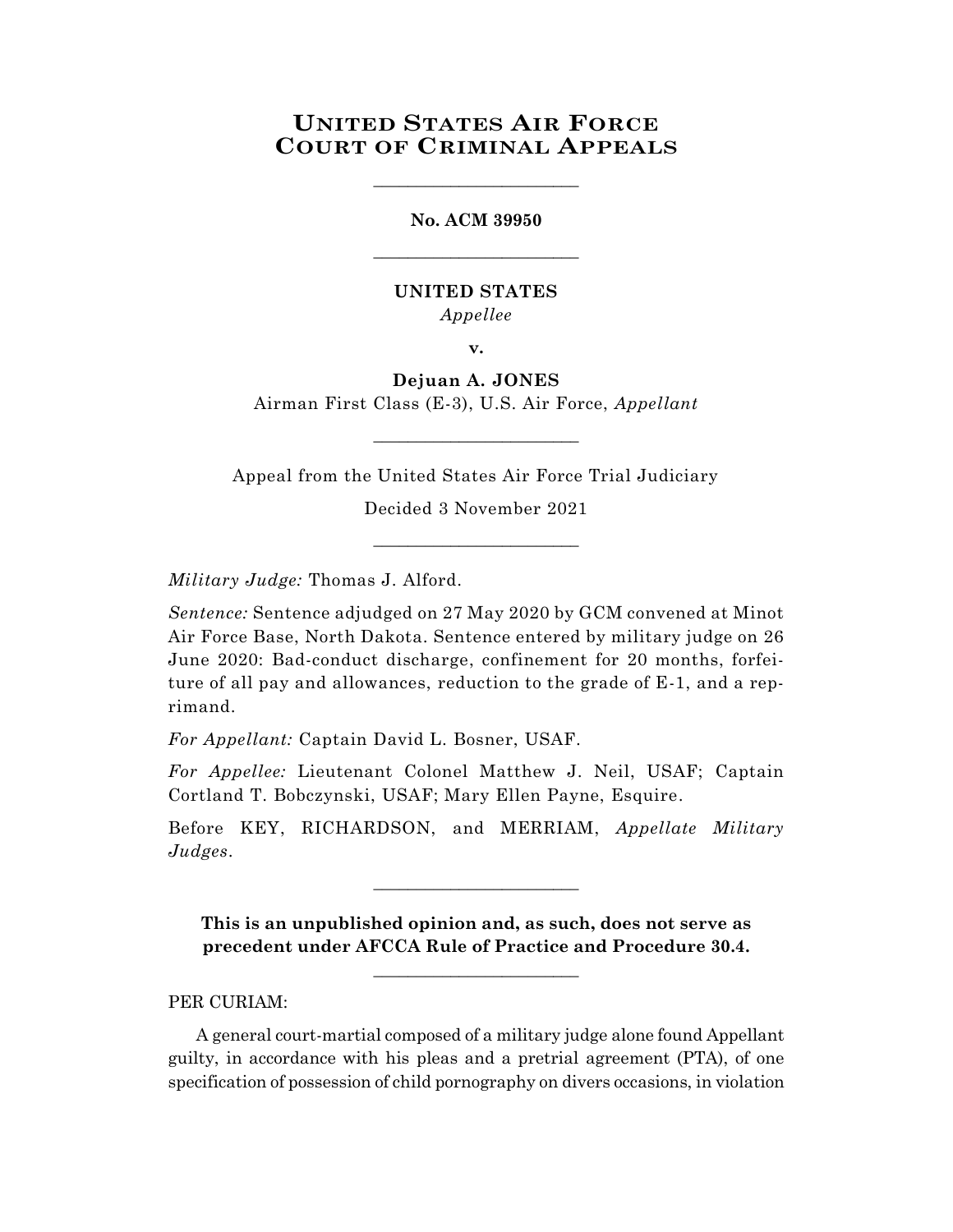of Article 134, Uniform Code of Military Justice (UCMJ), 10 U.S.C. § 934. <sup>1</sup> The offenses were committed between March and December 2018. The military judge sentenced Appellant to a bad-conduct discharge, confinement for 20 months, forfeiture of all pay and allowances, reduction to the grade of E-1, and a reprimand. The PTA required the convening authority to approve no more than 24 months of confinement.

Appellant raises two assignments of error. First, whether the sentence of confinement for 20 months is inappropriately severe. Second, whether Appellant is entitled to appropriate relief due to the convening authority's failure to take action on the sentence as required by law.

We find the convening authority failed to take action on the entire sentence as he was required to do, and that Appellant's requested relief of remand to the Chief Trial Judge, Air Force Trial Judiciary, is appropriate. We defer addressing Appellant's first assignment of error, which addresses the appropriateness of the approved sentence and subsequently entered judgment, until the record is returned to this court for completion of our Article 66, UCMJ, 10 U.S.C. § 866, review.

#### **I. BACKGROUND**

After the sentence was adjudged by the military judge, Appellant requested the convening authority grant clemency. Appellant specifically requested that the convening authority disapprove "the portion of his sentence that calls for reduction to the grade of E-1 and total forfeitures." Appellant further requested "any relief available . . . in accordance with the applicable Rules for Court-Martial and Uniform Code of Military Justice."

The convening authority subsequently issued his Decision on Action memorandum. <sup>2</sup> In the memorandum, the convening authority stated, "I take no action on the sentence in this case." Nevertheless, the convening authority prescribed the language of the reprimand. The Decision on Action memorandum also indicated Appellant would be required to take appellate leave under Article 76a, UCMJ, 10 U.S.C. § 876a. However, there was no explicit statement as to whether any element of the sentence was approved, disapproved, commuted, or suspended.

l

<sup>1</sup> Unless otherwise noted, all references in this opinion to the UCMJ and Rules for Courts-Martial are to the *Manual for Courts-Martial, United States* (2016 ed.).

<sup>2</sup> This convening authority was the successor to the officer who convened Appellant's court-martial and entered into the PTA.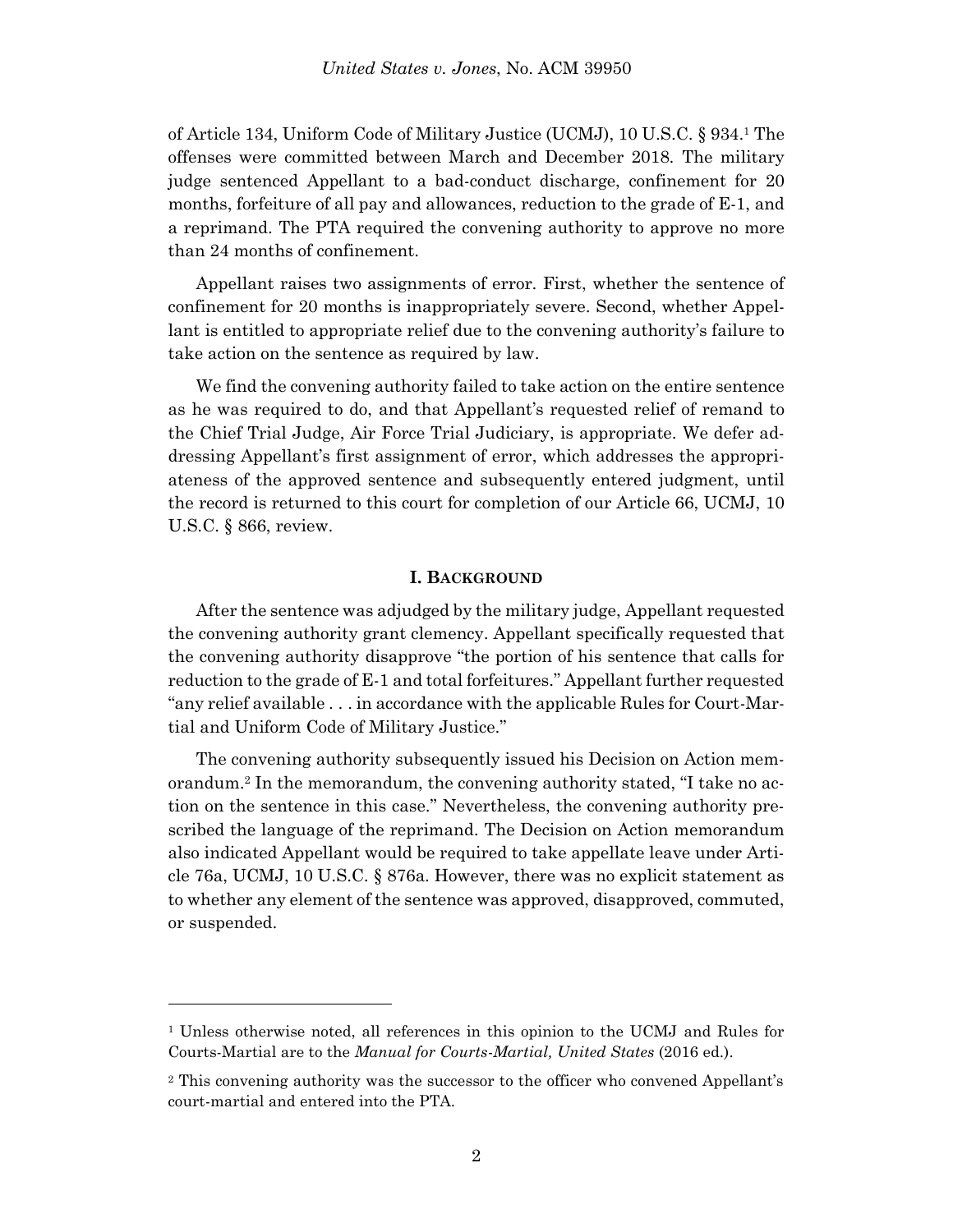After receiving the decision on action, the military judge signed the entry of judgment (EoJ), in which the sentence entered was the same as the sentence initially adjudged.

#### **II. DISCUSSION**

Proper completion of post-trial processing is a question of law this court reviews de novo. *United States v. Sheffield*, 60 M.J. 591, 593 (A.F. Ct. Crim. App. 2004) (citation omitted). Interpretation of a statute and a Rule for Courts-Martial are also questions of law we review de novo. *United States v. Hunter*, 65 M.J. 399, 401 (C.A.A.F. 2008) (citation omitted); *United States v. Martinelli*, 62 M.J. 52, 56 (C.A.A.F. 2005) (citation omitted).

Executive Order 13,825, § 6(b), requires that the version of Article 60, UCMJ, 10 U.S.C. § 860,

in effect on the date of the earliest offense of which the accused was found guilty, shall apply to the convening authority . . . to the extent that Article 60: (1) requires action by the convening authority on the sentence; . . . or (5) authorizes the convening authority to approve, disapprove, commute, or suspend a sentence in whole or in part.

*See* 2018 Amendments to the *Manual for Courts-Martial, United States*, 83 Fed. Reg. 9889, 9890 (1 Mar. 2018).

The date of the earliest charged offense of which Appellant was found guilty was on or about 7 March 2018. The version of Article 60, UCMJ, in effect on that date stated "[a]ction on the sentence of a court-martial *shall* be taken by the convening authority or by another person authorized to act under this section." 10 U.S.C. § 860(c)(2)(A) (emphasis added); *see also United States v. Perez*, 66 M.J. 164, 165 (C.A.A.F. 2008) (per curiam) ("[T]he convening authority is required to take action on the sentence . . . ."). Article 60, UCMJ, further stated: "Except as [otherwise] provided . . . the convening authority . . . may approve, disapprove, commute, or suspend the sentence of the court-martial in whole or in part." 10 U.S.C. § 860(c)(2)(B).

The United States Court of Appeals for the Armed Forces (CAAF) recently held that:

In any case where an accused is found guilty of at least one specification where the offense was committed before January 1, 2019, a convening authority errs if he fails to take one of the following mandated post-trial actions in a case: approve, disapprove, commute, or suspend the sentence of the court-martial in whole or in part.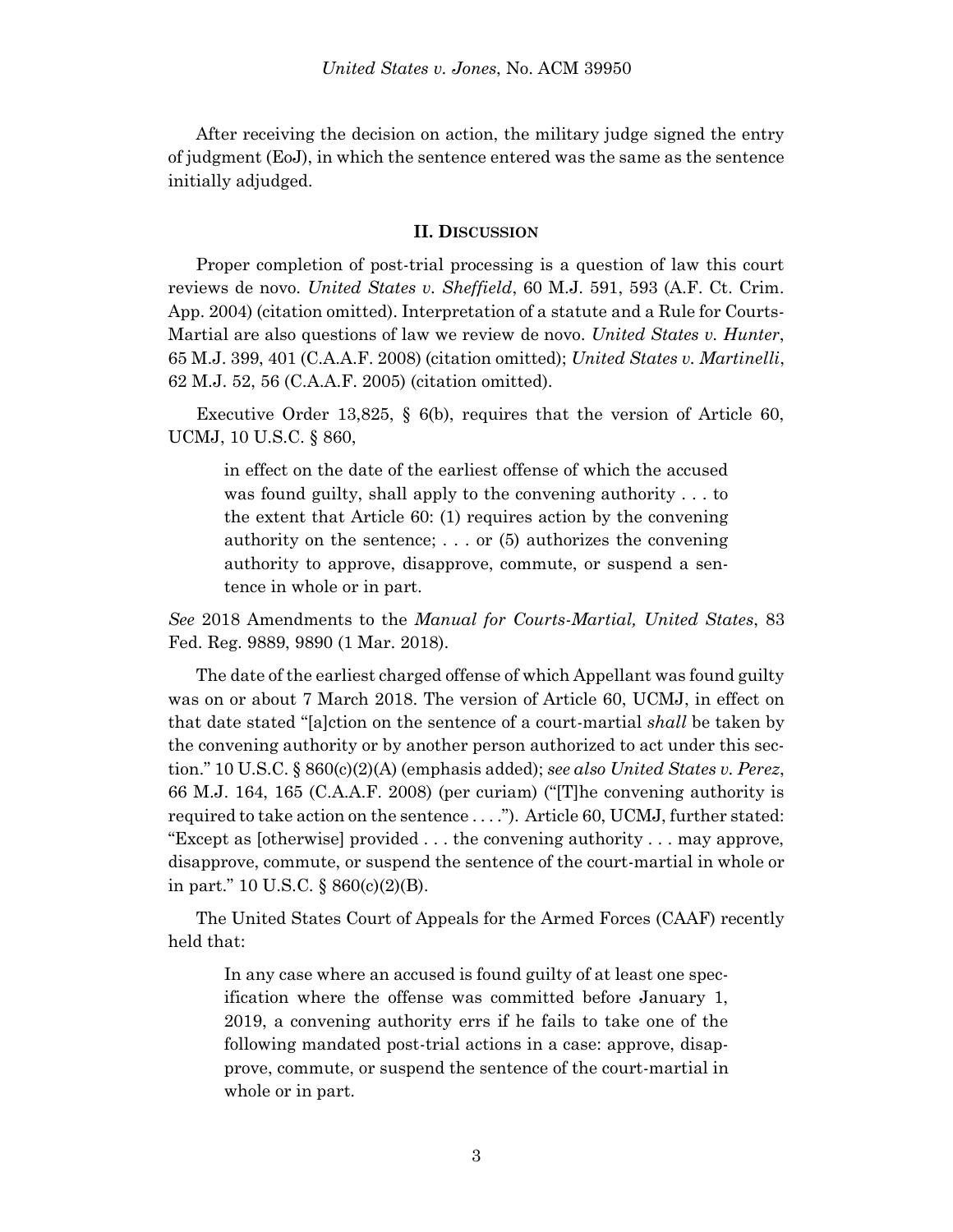*United States v. Brubaker-Escobar*, \_\_\_ M.J. \_\_\_, No. 20-0345, 2021 CAAF LEXIS 818, \*6 (C.A.A.F. 7 Sep. 2021) (per curiam). In that case, the convening authority had signed a form stating he was taking "No Action" in the case. *Id*. at \*3.

Similarly, the convening authority in this case stated in his Decision on Action memorandum that he was taking "no action on the sentence in this case." The convening authority failed to state whether he approved, disapproved, commuted, or suspended the sentence of the court-martial in whole or in part, to include Appellant's adjudged reduction in grade and forfeitures, the portions of the adjudged sentence for which Appellant requested clemency.<sup>3</sup> Considering *Brubaker-Escobar*, we find error.

Under the "new" Article 66, UCMJ, 10 U.S.C. § 866 (*Manual for Courts-Martial, United States* (2019 ed.) (2019 *MCM*)) applicable to this case, the convening authority's error was procedural, not jurisdictional. *Brubaker-Escobar*, 2021 CAAF LEXIS 818, at \*7–8. "[P]rocedural errors are 'test[ed] for material prejudice to a substantial right to determine whether relief is warranted.'" *Id.*  at \*8 (second alteration in original) (quoting *United States v. Alexander*, 61 M.J. 266, 269 (C.A.A.F. 2005)).

In *Brubaker-Escobar*, our superior court held the convening authority's error in taking "no action" was harmless because the appellant did not request clemency, and the convening authority could not have granted meaningful clemency regarding any portion of the adjudged sentence.<sup>4</sup> *Id*. at \*8. In con-

l

<sup>3</sup> We note the Government has not subsequently offered any clarification of the convening authority's intent. *Cf. United States v. Harrington*, No. ACM 39825, 2021 CCA LEXIS 524 (A.F. Ct. Crim. App. 14 Oct. 2021) (unpub. op.) (convening authority's declaration regarding intent in taking "no action" on sentence demonstrated no material prejudice to a substantial right of appellant).

<sup>4</sup> In *Brubaker-Escobar*, the adjudged sentence included only a punitive discharge and a reduction to E-1. 2021 CAAF LEXIS 818, at  $*2$ . Under Article 60(c)(4)(A), UCMJ, the convening authority lacked the power to reduce the punitive discharge. *Id*. at \*8. Further, though the convening authority in *Brubaker-Escobar* had the authority to grant clemency regarding the rank reduction, the CAAF found this power effectively "meaningless because [a]ppellant's punitive discharge would have resulted in an automatic reduction to E-1" under Article 58a, UCMJ, 10 U.S.C. § 858a, and a related Army regulation. *Id*. No such automatic reduction would apply to Appellant in this case. *See* Department of the Air Force Instruction 51-201, *Administration of Military Justice*, ¶ A11.26.3 (18 Jan. 2019) ("The provisions of Article 58a do not apply to the Air Force. All reductions in grade are based upon adjudged and approved sentences.").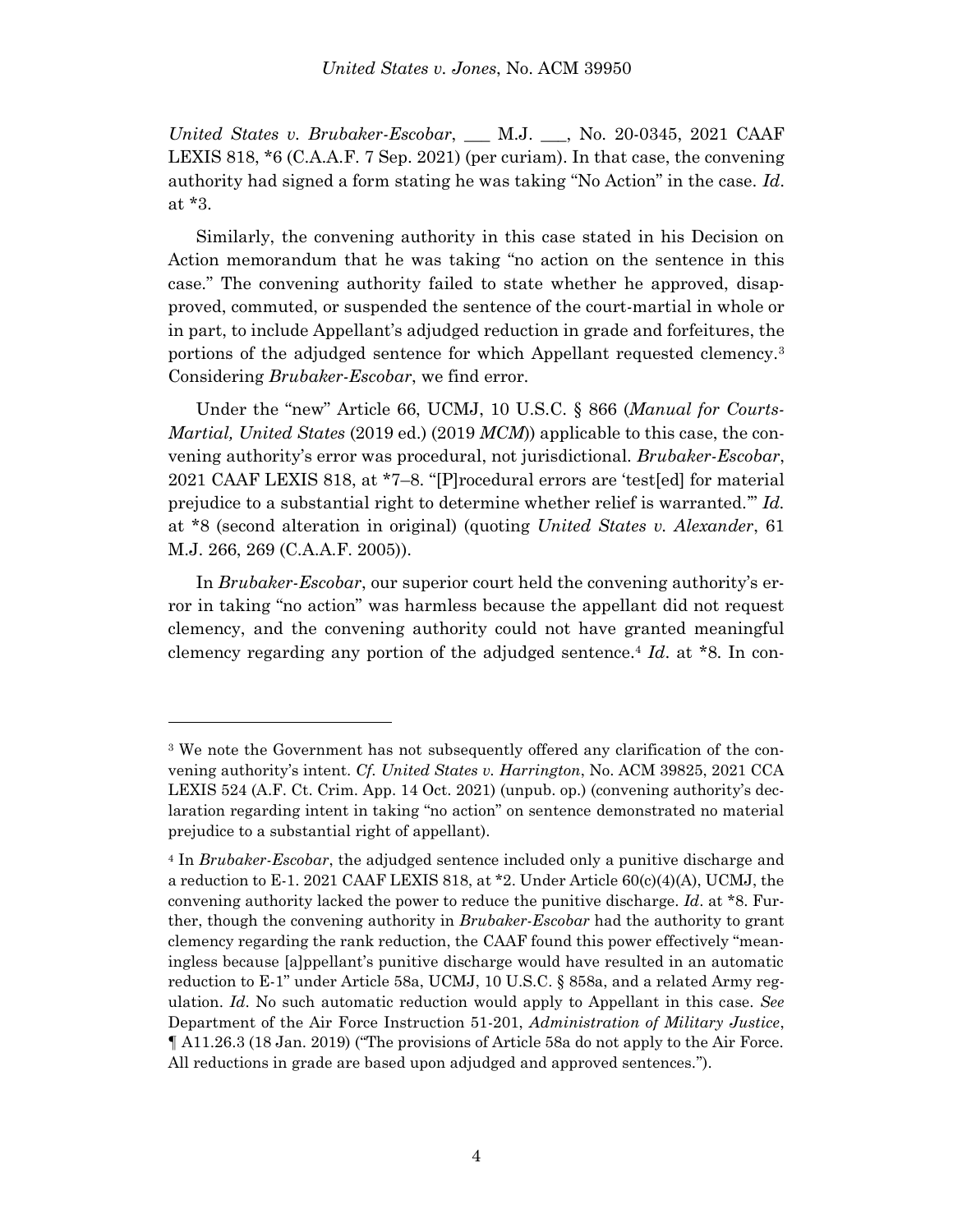trast, in this case Appellant requested clemency relief that the convening authority could meaningfully grant. <sup>5</sup> Under the facts presented here, we cannot conclude the convening authority's error did not materially prejudice a substantial right of Appellant. Accordingly, remand is appropriate before we complete our Article 66, UCMJ, review.

### **III. CONCLUSION**

This case is **REMANDED** to the Chief Trial Judge, Air Force Trial Judiciary, to resolve a substantial issue with the convening authority's decision memorandum, as the convening authority failed to take action on the sentence as required by Article 60, UCMJ, and *Brubaker-Escobar*.

Our remand returns jurisdiction over the case to a detailed military judge and dismisses this appellate proceeding consistent with Rule 29(b)(2) of the Joint Rules for Appellate Procedure for Courts of Criminal Appeals. JT. CT. CRIM. APP. R. 29(b)(2). A detailed military judge may:

- (1) Return the record of trial to the convening authority or his successor to take action on the sentence;
- (2) Conduct one or more Article 66(f)(3), UCMJ (2019 *MCM*), proceedings using the procedural rules for post-trial Article 39(a), UCMJ, 10 U.S.C. § 839, sessions; and/or
- (3) Correct or modify the entry of judgment.

l

<sup>5</sup> Specifically, the convening authority could have granted meaningful clemency regarding the reduction in grade. The convening authority also could have granted clemency regarding the forfeitures. However, by operation of Article 58b, UCMJ, 10 U.S.C. § 858b, forfeitures would have been automatic for the period of confinement and during appellate leave, which the convening authority directed upon Appellant's completion of the sentence to confinement. Thus, as in *Brubaker-Escobar*, the convening authority's grant of clemency regarding forfeitures would have had the potential to be effectively "meaningless." 2021 CAAF LEXIS 818, at \*8. Additionally, the convening authority in this case could have granted clemency regarding the reprimand, but demonstrated his intent not to do so by providing specific language for the reprimand. The convening authority lacked authority to affect the punitive discharge and sentence to confinement. R.C.M. 1107(d)(1)(B).